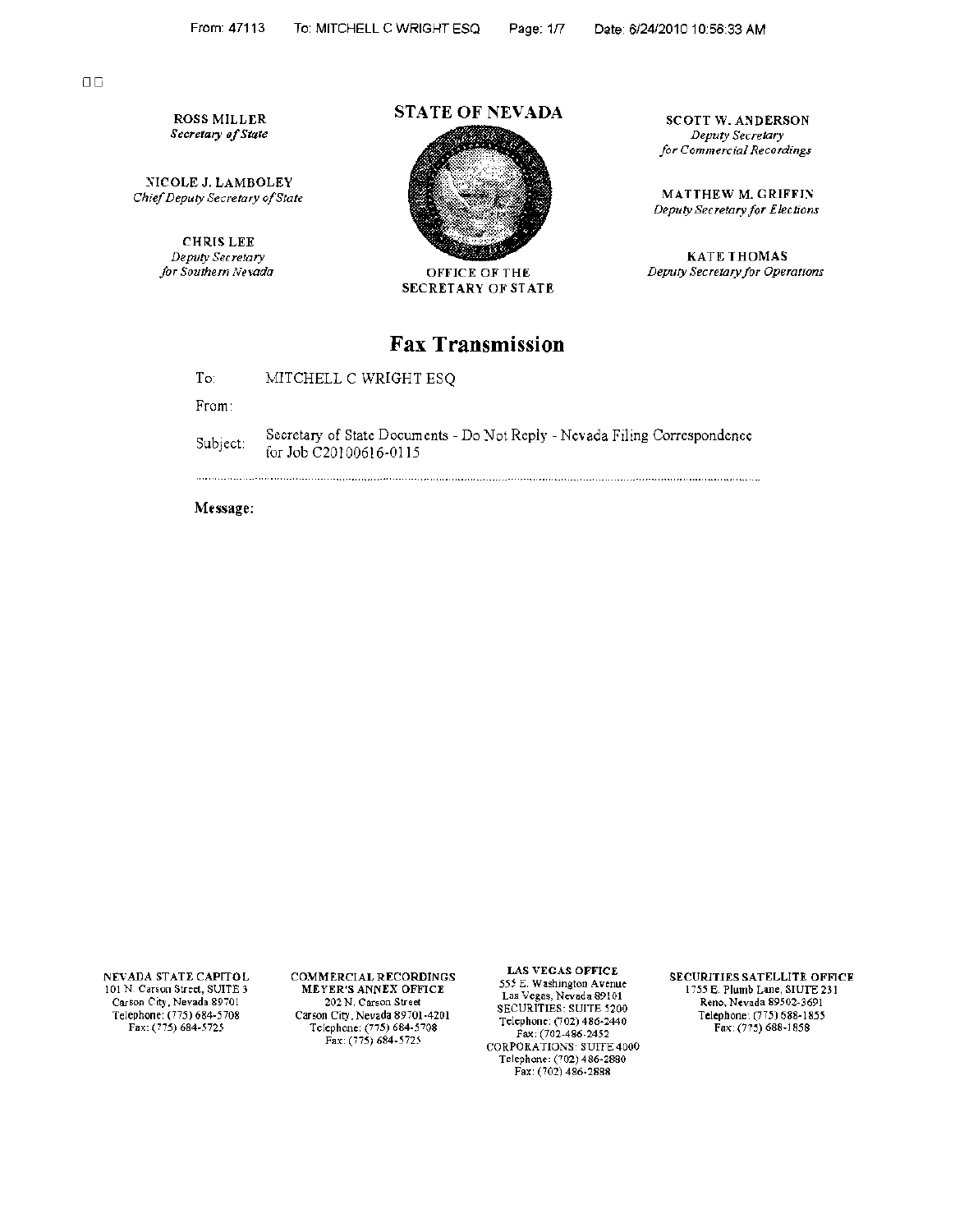# **STATE OF NEVADA**

**ROSS MILLER** Secretary of State

**SCOTT W. ANDERSON** Deputy Secretary for Commercial Recordings



**Commercial Recordings Division** 202 N. Carson Street Carson City, NV 89701-4069 Telephone (775) 684-5708 Fax (775) 684-7138

**OFFICE OF THE SECRETARY OF STATE** 

Job: C20100616-0115

June 24, 2010

MITCHELL C WRIGHT ESQ 325 W LIBERTY STREET RENO, NV 89501-2011

## **Special Handling Instructions:**

FAXED TO FILER  $6 - 24 - 10 - GJ$ 

**Charges** 

| <b>Description</b>        | <b>Document Number</b> | <b>Filing Date/Time</b> | Ot y | Price   | Amount  |
|---------------------------|------------------------|-------------------------|------|---------|---------|
| Articles of Incorporation | 20100432543-44         | $6/11/2010$ 6:51:50 AM  |      | \$50.00 | \$50.00 |
| Total                     |                        |                         |      |         | \$50.00 |

## **Payments**

| Type  | <b>Description</b>    | Amount  |
|-------|-----------------------|---------|
| Check | Check #2104<br>______ | \$50.00 |
| Total |                       | \$50.00 |

Credit Balance: \$0.00

#### **Job Contents:**

| File Stamped Copy(s): |  |
|-----------------------|--|
| Corp Charter(s):      |  |
| ILO-ALO Nonprofit(s); |  |

MITCHELL C WRIGHT ESQ 325 W LIBERTY STREET RENO, NV 89501-2011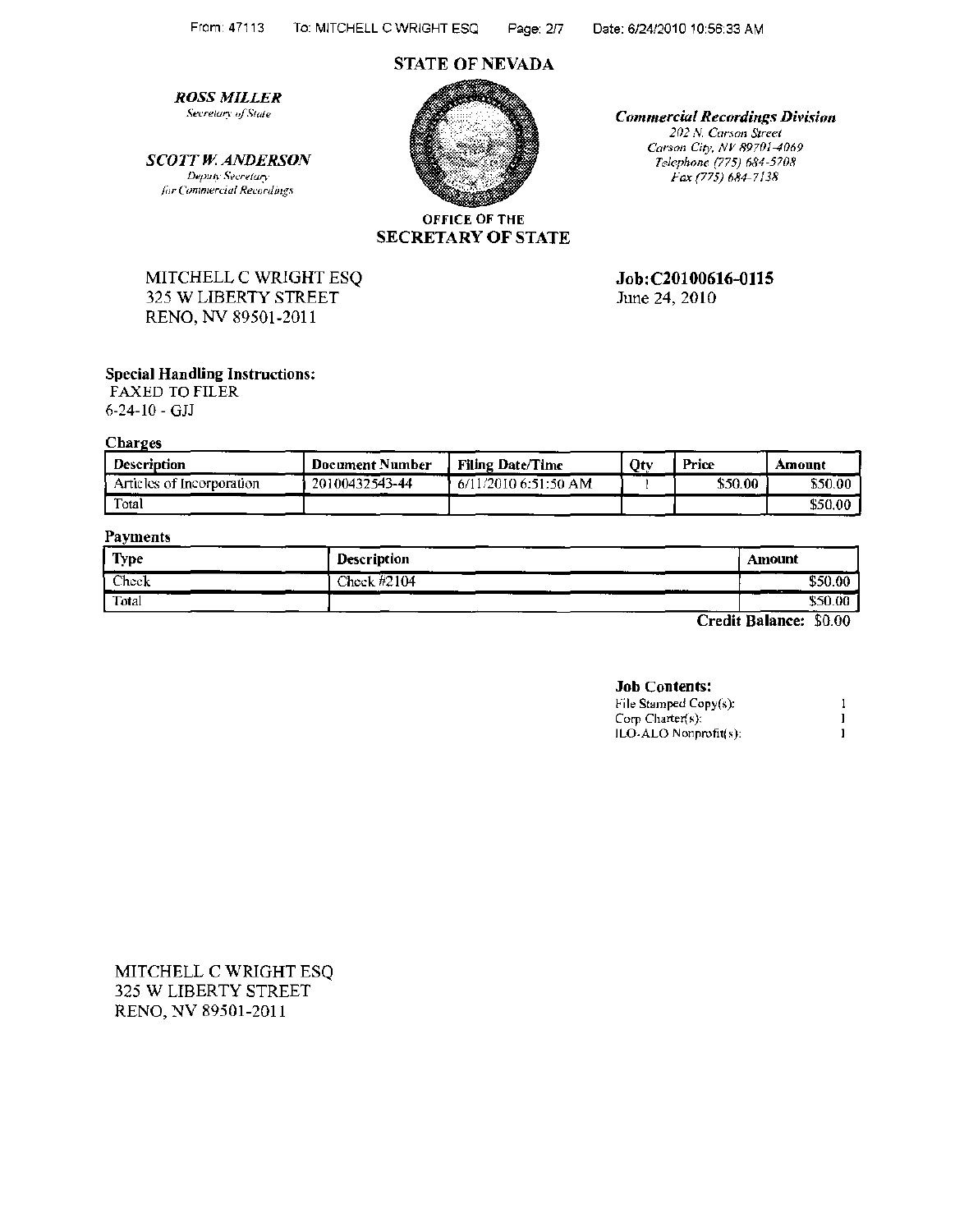Date: 6/24/2010 10:56:33 AM

U4UOU I

\*040601\*



Ť

**ROSS MILLER** Secretary of State 204 North Carson Street, Suite 4 Carson City, Nevada 89701-4520  $(775) 684 5708$ Website: www.nvsos.gov

# **Nonprofit Articles of Incorporation**

Filed in the office of Document Number · I.W. Man Ross Miller Secretary of State Entity Number State of Nevada

20100432543-44 Filing Date and Time 06/11/2010 6:51 AM E0303352010-3

| USE BLACK INK ONLY - DO NOT HIGHLIGHT                                            |                                                                                                                                                                                                                                          |                        | ABOVE SPACE IS FOR OFFICE USE ONLY                         |
|----------------------------------------------------------------------------------|------------------------------------------------------------------------------------------------------------------------------------------------------------------------------------------------------------------------------------------|------------------------|------------------------------------------------------------|
| 1. Name of<br>Corporation:                                                       | <b>FUTURE SMILES</b>                                                                                                                                                                                                                     |                        |                                                            |
| 2. Registered<br><b>Agent for Service</b><br>of Process: (check<br>only one box) | <b>Commercial Registered Agent:</b><br>Name<br>Noncommercial Registered Agent<br>(name and address below)<br>Mitchell C. Wright, Esq.<br>Name of Noncommercial Registered Agent OR Name of Title of Office or Other Position with Entity | <u>OR</u>              | Office or Position with Entity<br>(name and address below) |
|                                                                                  | 325 W. Liberty Street                                                                                                                                                                                                                    | Reno                   | Nevada 89501-2011                                          |
|                                                                                  | Street Address                                                                                                                                                                                                                           | City                   | Zip Code                                                   |
|                                                                                  |                                                                                                                                                                                                                                          |                        | Nevada                                                     |
|                                                                                  | Mailing Address (if different from street address)                                                                                                                                                                                       | City                   | Zin Code                                                   |
| 3. Names and<br>Addresses of the                                                 | 1) Christine Garvey, RDH<br>Name                                                                                                                                                                                                         |                        |                                                            |
| Board of                                                                         | 6601 Cowboy Trail                                                                                                                                                                                                                        | N. Las Vegas           | 89131-2915<br>Nν                                           |
| Directors/Trustees:<br>(each Director/Trustee                                    | <b>Street Address</b>                                                                                                                                                                                                                    | City                   | Zip Code<br>State                                          |
| must be a natural person                                                         | 2) Stephanie Redwine, RDH                                                                                                                                                                                                                |                        |                                                            |
| at least 18 years of age:                                                        | Name                                                                                                                                                                                                                                     |                        |                                                            |
| attach additional page if<br>more than four                                      | 7116 Overhill Ave                                                                                                                                                                                                                        | Las Vegas              | 89129<br>ΝV                                                |
| directors/trustees)                                                              | <b>Street Address</b>                                                                                                                                                                                                                    | City                   | Zip Code<br><b>State</b>                                   |
|                                                                                  | 3) Mary Teresa Chandler, RDH<br>Name                                                                                                                                                                                                     |                        |                                                            |
|                                                                                  | 4501 Desert Bloom Court                                                                                                                                                                                                                  | Las Vegas              | 89129<br>NV                                                |
|                                                                                  | <b>Street Address</b>                                                                                                                                                                                                                    | City                   | Zip Code<br><b>State</b>                                   |
|                                                                                  | 4) Marilyn Kirkpatrick                                                                                                                                                                                                                   |                        |                                                            |
|                                                                                  | Name<br>4747 Showdown Drive                                                                                                                                                                                                              | N. Las Vegas           | 89031<br>ΝV                                                |
|                                                                                  | <b>Street Address</b>                                                                                                                                                                                                                    | City                   | Zip Code<br><b>State</b>                                   |
| 4. Purpose: (required)<br>continue on additional<br>page if necessary).          | The purpose of the corporation shall be:<br>Charitable and educational purposes, and any lawful activity in furtherance of its purposes                                                                                                  |                        |                                                            |
| 5. Name, Address<br>and Signature of<br><b>Incorporator:</b> (attach             | Mitchell C. Wright, Esq.<br>Name                                                                                                                                                                                                         | Incorporator Signature |                                                            |
| additional page if more                                                          | 325 W. Liberty Street                                                                                                                                                                                                                    | Reno                   | 89501-2011<br>NV                                           |
| than one incorporator)                                                           | Address                                                                                                                                                                                                                                  | City                   | <b>State</b><br>Zin Code                                   |
| 6. Certificate of<br>Acceptance of<br><b>Appointment of</b><br>Registered Agent: | I helpby accept appointment as Registered Agent for the above named Entity.<br>Χ<br>Authorized Signature of Registered Agent or On Behalf of Recisional Agent Entity                                                                     |                        | 2010<br>June'<br>Date                                      |

This form must be accompanied by appropriate fees.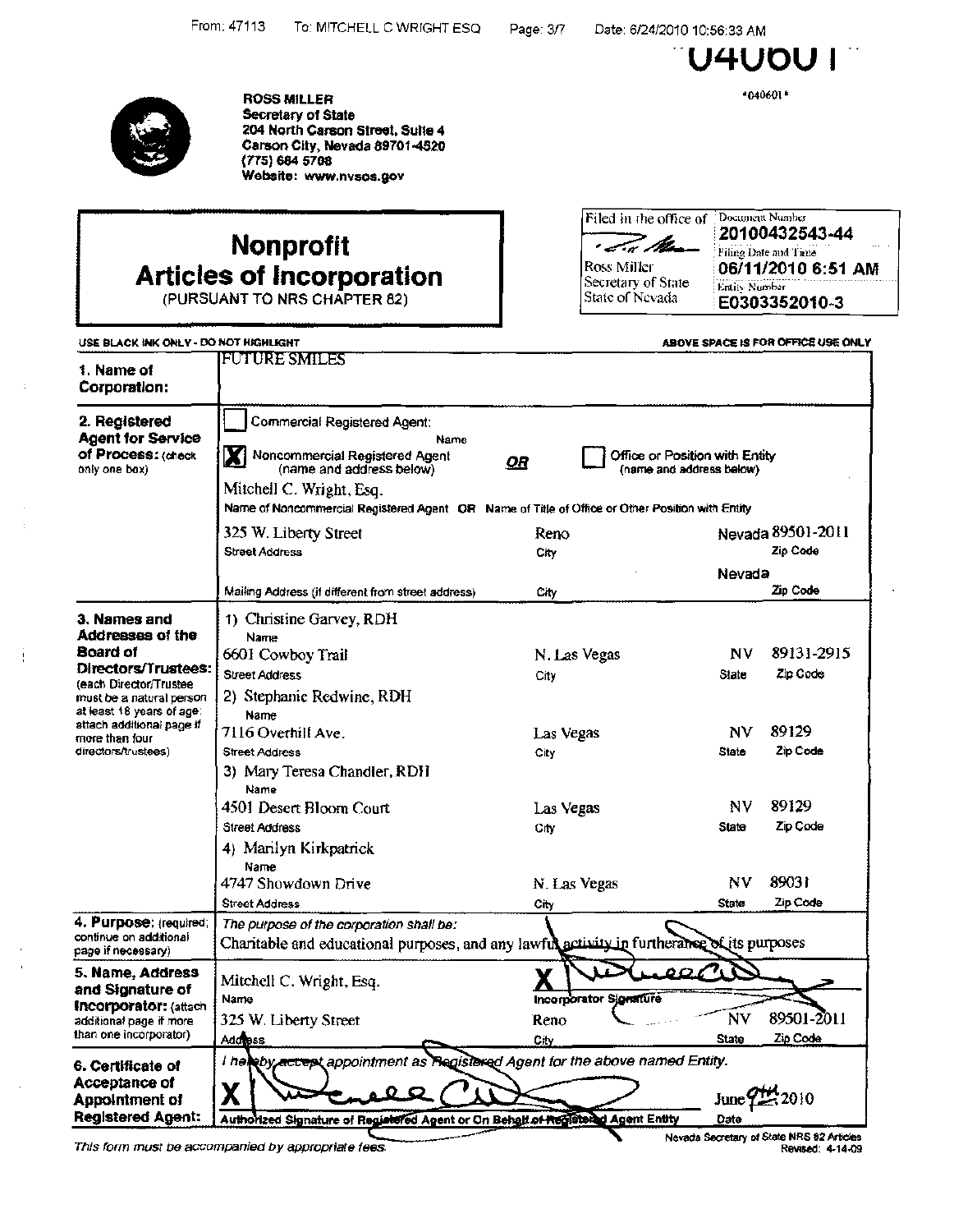

ROSSMILLER Secretary *o1* State 202 North Carson Street Carson City, Nevada 89701-4201 (775} 684 5708 Website: www.nvsos.gov

# Registered Agent Acceptance

(PURSUANT TO NRS 77 310)

Tnls form may be submitted by; a Commercial Registered Agent Noncommercial Registered Agent or Represented Entity. For more information please visit http://www.nvsos.gov/business/forms/ra.asp

USE BLACK INK ONLY - DO NOT HIGHLIGHT ABOVE SPACE IS FOR OFFICE USE ONLY

# Certificate of Acceptance of Appointment by Registered Agent

## In the matter of FUTURE SMILES

Name of Represented Business Entity

Mitchell C. Wright

ama:

Name of Appointed Registered Agent *OR* Represented Entity Serving as Own Agent\*

(complete only one)

I,

x

a) commercial registered agent listed with the Nevada Secretary of State,

b)  $\boldsymbol{X}$  noncommercial registered agent with the following address for service of process:

| 325 W. Liberty Street                              | Reno | Nevada 89501-2011  |
|----------------------------------------------------|------|--------------------|
| <b>Street Address</b>                              | City | Zip Code           |
| Mailing Address (if different from street address) | City | Nevada<br>Zip Code |

c) represented entity accepting own service of process at the following address:

Title of Office or Position of Person in Represented Entity

| <b>Street Address</b>                                                                | City | Nevada<br>Zip Code                                     |
|--------------------------------------------------------------------------------------|------|--------------------------------------------------------|
| Mailing Address (if different from street address)                                   | City | Nevada<br>Zip Code                                     |
| June 1, 2010<br>and bereby state that on<br>Date<br>the above named business entity. |      | accepted the appointment as registered agent for       |
| QQf                                                                                  |      | June $\mathcal{L}^{\mathcal{I}\mathcal{L}}_{\Xi}$ 2010 |
| Authorized Signature of R.A. or On Behalf of R.A. Compaby                            |      | Date                                                   |
| *If changing Registered Agent when reinstating, officer's signature required.        |      |                                                        |

Signature of Officer Date

Nevada Secretary of State Form RA Acceptance Revised: 10-16-08



\*180301\*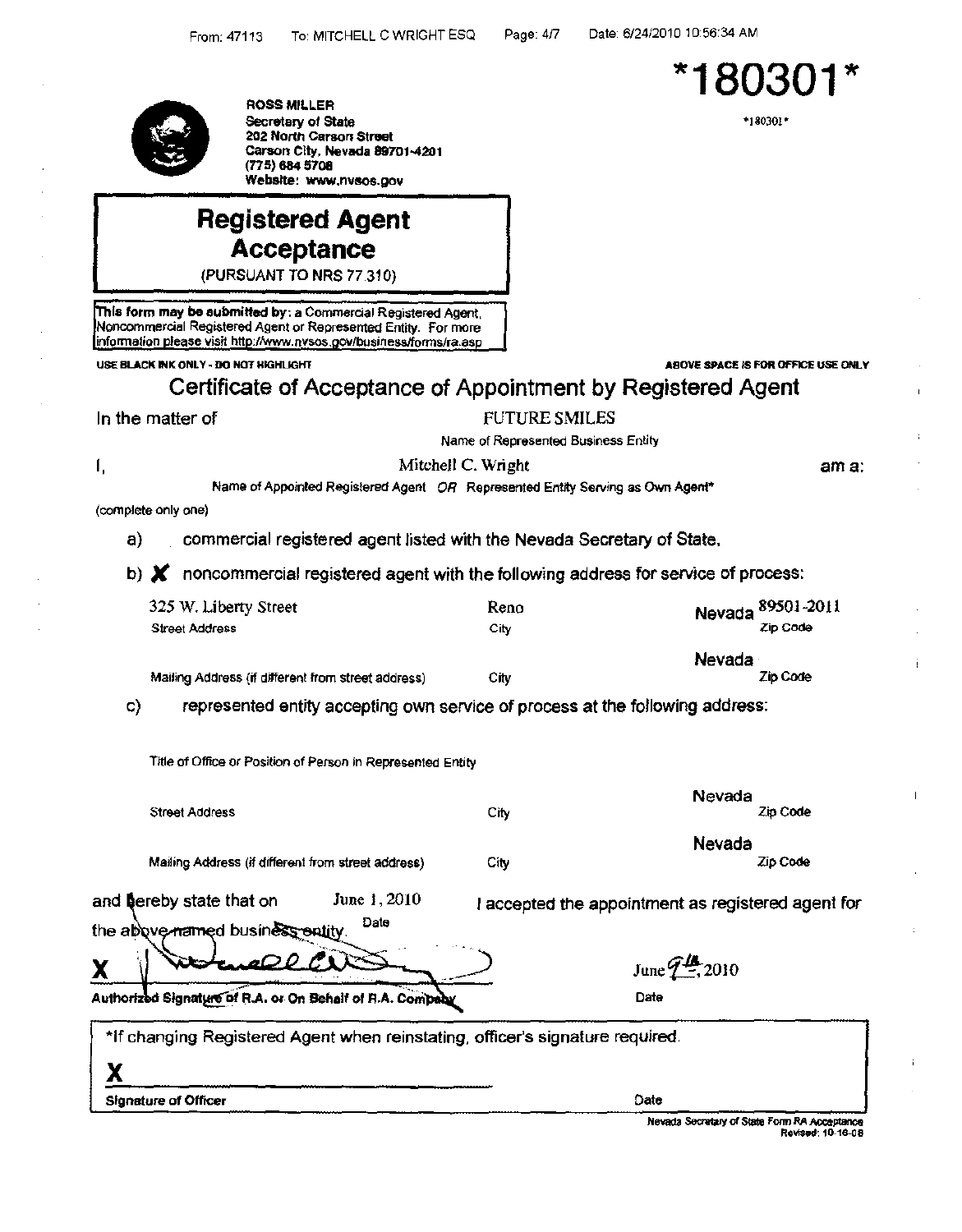# SECRETARY OF STATE



# CORPORATE CHARTER

I, ROSS MILLER, the duly elected and qualified Ne\'ada Secretary of State, do hereby certify that **FUTURE** SMILES, did on June 11, 2010, file in this office the original Articles of Incorporation; that said Articles of Incorporation are now on file and of record in the office of the Secretary of State of the State of Nevada, and further, that said Articles contain all the provisions required by the law of said State of Nevada.



Certified By: GJ Jaillet Certificate Number: C20100616-0115 You may verify this certificate online at **http://www.nvsos.gov/** 

)" ' IN WITNESS WHEREOF, I have hereunto set my hand and affixed the Great Seal of State, at my office on June 24, 2010.

, To Me

ROSS MILLER Secretary of State



I I I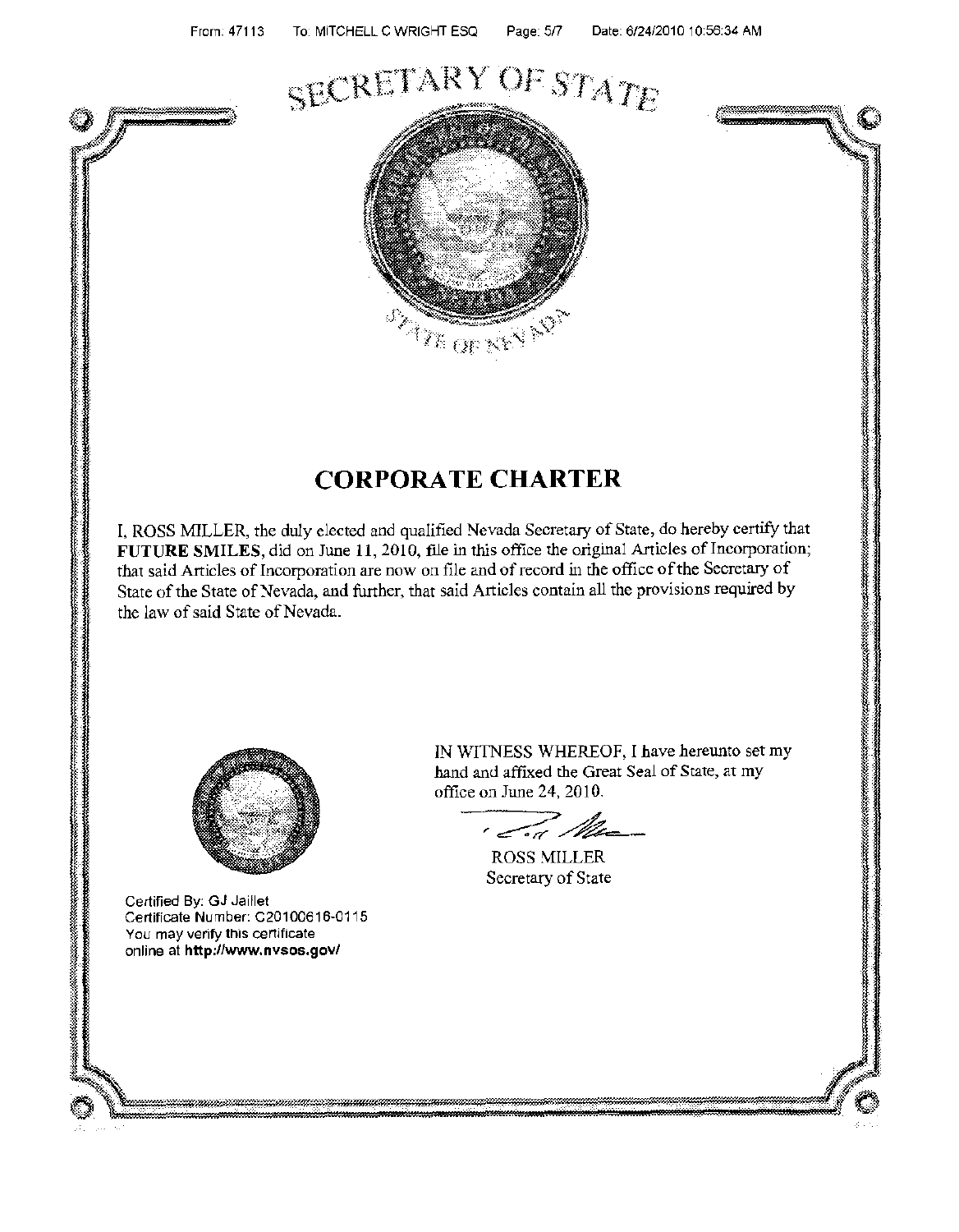

ROSS MILLER Secretary of State 202 North Carson Street Carson City, Nevada 89701-4201 (775) 684 5708 Website: www.nvsos.gov

# Instructions for Initial List, Registered Agent and State Business License Application

# ATTENTION: You may now file your initial or annual list online at www.nvsos.gov IMPORTANT: READ ALL INSTRUCTIONS CAREFULLY BEFORE COMPLETING FORM.

ATTENTION - Effective October 1, 2009, filing and payment of the State Business License will be processed by the Secretary of State's office. Entities that are required to file an initial or annual list of officers with the Secretary of State are now required to file for the State Business License at the time their list is due as part of the annual list filing, unless specifically exempt. The State Business License fee is \$200. Those holding a current State Business License may receive a proration credit for the unexpired portion of their current State Business License.

TYPE or PRINT the following information on the Initial List and Registered Agent Form:

- 1. The *NAME* and *FILE NUMBER* of the entity *EXACTLY* as it is registered with this office.
- 2. The *FILING PERIOD* is the month and year of filing TO the month and year 12 months from that date. Example: if the entity date was 1/12/99 the filing period would be 1/1999 to 1/2000.
- 3. The name and address of the *REGISTERED AGENT and OTHER* names and addresses as required on The list should be entered in the boxes provided on the form. Limited-Liability Companies MUST Indicate whether *MANAGER or MANAGING MEMBER* is being listed.
- 4. If qualified for the statutory exemption from the State Business License, enter the applicable code in the area provided. If you have a current State Business License, enter the expiration date in the area provided for proper proration of business license fees.
- 5. The *SIGNATURE,* including his/her title and date signed MUST be included in the areas provided at the bottom of the form.
- 6. Completed *FORM, FEES and applicable PENAL TIES* must be returned to the Secretary of State. Pursuant to NRS 225.085, all Initial and Annual Lists must be in the care, custody and control of the Secretary of State by the close of the business on the due date. Lists received after the due date will be returned unfiled, and will require any associated fees and penalties as a result of being late, Trackable delivery methods such as Express Mail, Federal Express, UPS Overnight may be acceptable if the package was guaranteed to be delivered on or before the due date yet failed to be timely delivered.

*The filing* fes *for an initial list is \$125.00,* in *addition to the State Business License. Nonprofit corporations and corporations sole are not required to maintain a State Business License or* pay *the additional* fee. *Nonprofit corporation initial lists are \$25.00.* 

ADDITIONAL FORMS may be obtained on our website at www.nvsos.gov *or* by calling 775-684-5708.

FILE STAMPED COPIES: To receive one file stamped copy, please mark the appropriate check box on the list. Additional copies require \$2.00 per page and appropriate order instructions.

CERTIFIED COPIES: To order a certified copy, enclose an additional \$30.00 and appropriate instructions. A copy fee of \$2.00 per page is required tor each copy generated when ordering 2 or more certified copies.

EXPEDITE FEE: Filing may be expedited for an additional \$75.00 fee.

Filing may be submitted at the office of the Secretary of State *or* by mail at the following addresses:

MAIN OFFICE: *Regular and Expedited Filings* 

Secretary of State Status Division 202 North Carson Street Carson City NV 89701-4201 Phone: 775-684-5708 Fax: 775-684-7123

SATELLITE OFFICES: *Expedited Filings Only* 

Secretary of State - Las Vegas Commercial Recordings Division 555 East Washington Ave, Suite 5200 Las Vegas NV 89101 Phone: 702-486·2880 Fax: 702-486·2888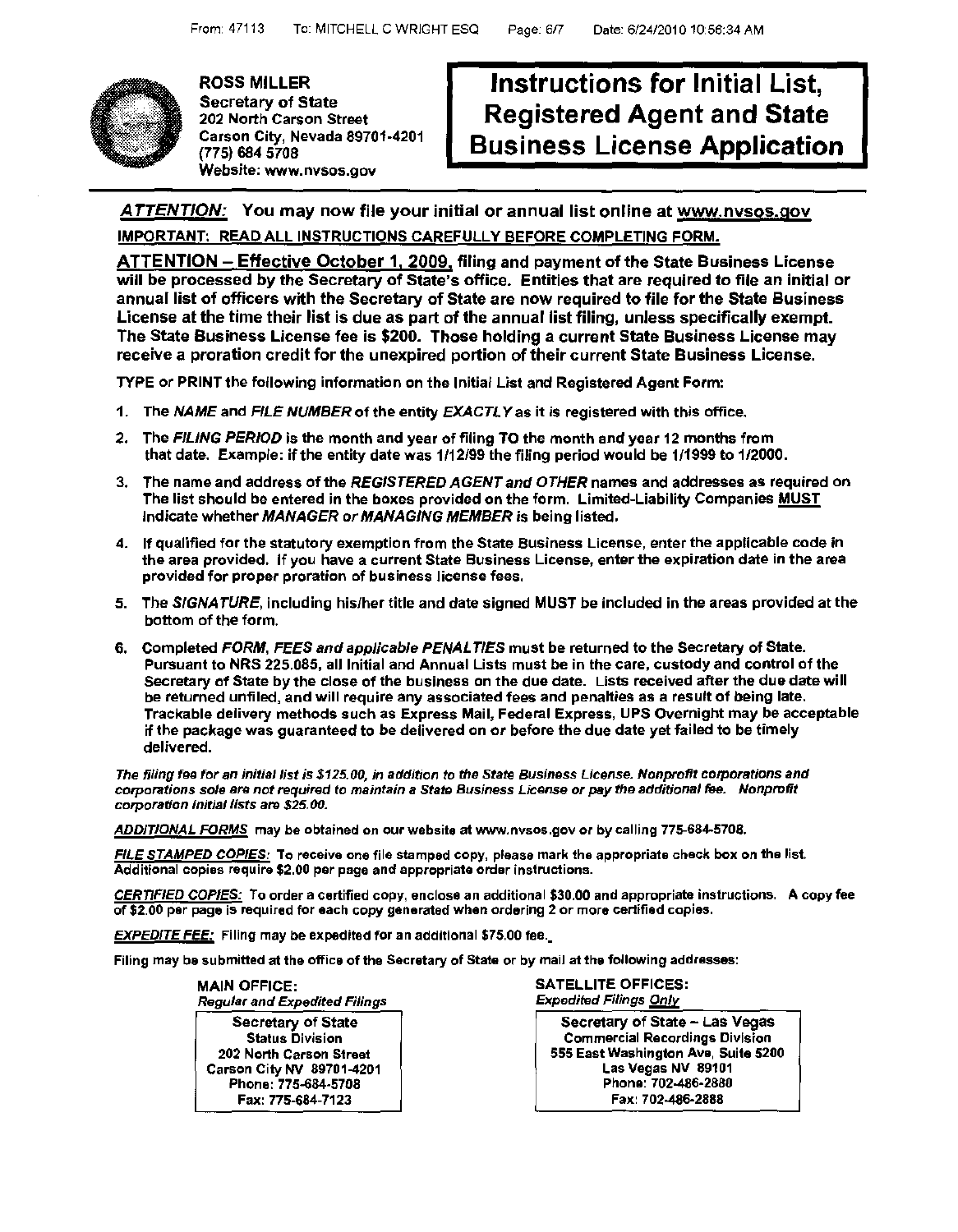#### (NONPROFIT) INITIAL LIST OF OFFICERS, DIRECTORS AND REGISTERED AGENT OF FUTURE SMILES FILE NUMBER

| NAME OF CORPORATION      | 11 MAA 2006 SAMARA KA MARA 1999 SAMARA KA KALE                          | The second control of the Commission of the control of the control of the control of the<br>.                                                       |                                                                                       |
|--------------------------|-------------------------------------------------------------------------|-----------------------------------------------------------------------------------------------------------------------------------------------------|---------------------------------------------------------------------------------------|
| FOR THE FILING PERIOD OF | <b>THE REPORT OF A STATE</b><br>aan annan sanna<br>Contractors<br>-2010 | and a statement of the control of the control of<br>a concerta con el contenente del comunica-<br>$\tau_{\rm rot}$ : JUN, 2011. Due by Jul 31, 2010 | I ITALIAN TUT KATUD ITID BANG TITOL DIKIL INIT TIRIT OLAH TARIF KATI TIDAGAN ITA TUTT |
|                          |                                                                         | .                                                                                                                                                   |                                                                                       |

E0303352010-3

I lllll 1111111111111111111111111111111

100201

| <b>MITCHELL C WRIGHT ESO</b> | and and the state of the company of the state of the company of the state of the state of the state of the state |
|------------------------------|------------------------------------------------------------------------------------------------------------------|
| 325 W LIBERTY STREET!        |                                                                                                                  |
| <b>ERENO NV 89501-2011</b>   |                                                                                                                  |
|                              |                                                                                                                  |
|                              |                                                                                                                  |
|                              |                                                                                                                  |
|                              | A FORM TO CHANGE REGISTERED AGENT INFORMATION CAN BE FOUND ON OUR WEBSITE.<br>WWW.NVSOS.GOV                      |

USE BLACK INK ONLY - DO NOT HIGHLIGHT

ABOVE SPACE IS FOR OFFICE USE ONLY

Return one file stamped copy. (If filing not accompanied by order instructions, file stamped copy will be sent to registered agent.)

#### \*\*YOU MAY NOW FILE YOUR LIST ONLINE AT www.nvsos.gov\*\*

IMPORTANT: Read instructions before completing and returning this form.

1. Print or type names and addresses, either residence or business, for all officers and directors. A President, Secretary, Treasurer, or equivalent of and all Directors mus: be named. There mus! be at least one director. An Officer mus; sign the form. FORM WILL BE RETURNED IF UNSIGNED.

2. If there are additional officers, attach a list of them to this form.

3. Retum the completed form with the \$25.00 filing fee filing fee. A \$50.00 penalty must be added for failure to file this form by the deadline.

4. Make your check payable to the Secretary of State. Your canceled check will constitute a certificate to transact business.

*b\_* Ordering Copies: If raquested above, one file s:amped copy will be returned at no addnonal charge To recerve a certified copy, enclose an additional \$30.00 per certification. A copy fee of \$2.00 per page is required for each additional copy generated when ordering 2 or more file stamped or certified copies. Appropriate instructions must accompany your order.

6. Re:um :he comple:ed 'orm *to:* Secra:ary of State. 202 North Carson S:ree1, Carson Cr!y. Nevada 89701-4201, (775) 884-5708\_

7. Form must be in the possession of the Secretary of State on or before the last day of the first month following the incorporation/initial registration date. (Postmark date is not accepted as receip: date.) Forms received after due date will be returned for additional fees and penalties.

| <b>NAME</b>                                                                                                   | TILLE(S)                                                                                                                                                                                                                                                                                                                                                                                           |                                                         |  |
|---------------------------------------------------------------------------------------------------------------|----------------------------------------------------------------------------------------------------------------------------------------------------------------------------------------------------------------------------------------------------------------------------------------------------------------------------------------------------------------------------------------------------|---------------------------------------------------------|--|
| .                                                                                                             |                                                                                                                                                                                                                                                                                                                                                                                                    | PRESIDENT (OR EQUIVALENT OF)                            |  |
| ADDRESS                                                                                                       | CITY                                                                                                                                                                                                                                                                                                                                                                                               | <b>STATE</b><br>ZIP CODE                                |  |
|                                                                                                               |                                                                                                                                                                                                                                                                                                                                                                                                    |                                                         |  |
| <b>NAME</b>                                                                                                   | TfLE(S)                                                                                                                                                                                                                                                                                                                                                                                            |                                                         |  |
|                                                                                                               |                                                                                                                                                                                                                                                                                                                                                                                                    | <b>SECRETARY</b> (OR EQUIVALENT OF)                     |  |
| <b>ADDRESS</b>                                                                                                | CITY                                                                                                                                                                                                                                                                                                                                                                                               | ZIP CODE                                                |  |
|                                                                                                               |                                                                                                                                                                                                                                                                                                                                                                                                    |                                                         |  |
| NAME                                                                                                          | TTLE(S)                                                                                                                                                                                                                                                                                                                                                                                            |                                                         |  |
|                                                                                                               |                                                                                                                                                                                                                                                                                                                                                                                                    | <b>TREASURER (OR EQUIVALENT OF)</b>                     |  |
| ADDRESS                                                                                                       | . The communication of the production of the communication of the communication of the communication<br>CITY                                                                                                                                                                                                                                                                                       | STATE ZIP CODE                                          |  |
|                                                                                                               |                                                                                                                                                                                                                                                                                                                                                                                                    |                                                         |  |
| <b>NAME</b>                                                                                                   | TfLE(S)                                                                                                                                                                                                                                                                                                                                                                                            |                                                         |  |
| an any mponindronan-pandronan-popyritational and any proposition in a comparable of the second proposition of | <b>DIRECTOR</b>                                                                                                                                                                                                                                                                                                                                                                                    |                                                         |  |
| ADDRESS                                                                                                       | CITY                                                                                                                                                                                                                                                                                                                                                                                               | ZIP COOF<br><b>STATE</b>                                |  |
|                                                                                                               |                                                                                                                                                                                                                                                                                                                                                                                                    |                                                         |  |
|                                                                                                               | The construction of the community the community of the second community of the second construction of the second second second second second second second second second second second second second second second second seco<br>i declars, to the best of my knowledge under penalty of perjury, that the above mentioned entity has complied with the provisions of NRS 360.780 and ecknowledge | The construction of the construction of the preparation |  |

x Title ""•

#### ~!LING FEC: \$25.00 LATE PENAL TY: \$50.00

Nevada Secretary of State Initial List Nonprofit.<br>Revised: 7-1-08 Revised: 7-1-08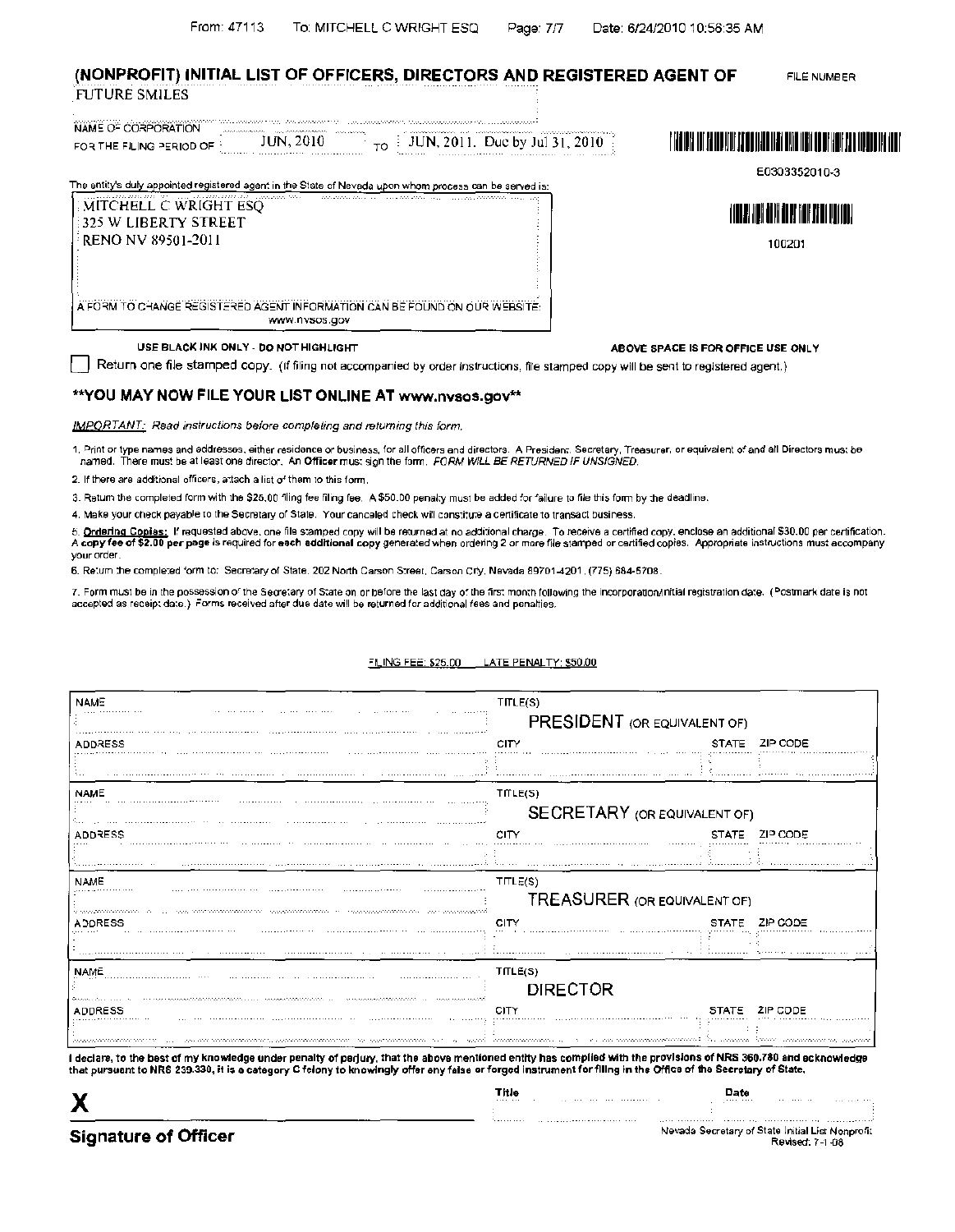## (NONPROFIT) INITIAL LIST OF OFFICERS, DIRECTORS AND REGISTERED AGENT OF **FUTURE SMILES**

**FILE NUMBER** 

| NAME OF CORPORATION The account of the contract of the contract of the contract of the contract of the contract of<br>personal de la companya de la companya de la companya de la companya de la companya de la companya de la<br>$JUN, 2011.$ Due by Jul 31, $2010$<br>JUN, 2010.<br>FOR THE FILING PERIOD OF<br>and the state of the concerns of the common property of<br>THE R. P. LEWIS CO., LANSING MICH. 49-14039-1-120-2 | 朝鮮  相島  和町  和田 取開 岡川 開山 山前 |
|----------------------------------------------------------------------------------------------------------------------------------------------------------------------------------------------------------------------------------------------------------------------------------------------------------------------------------------------------------------------------------------------------------------------------------|----------------------------|
|                                                                                                                                                                                                                                                                                                                                                                                                                                  | E0303352010-3              |

| The artiny's duly appointed registered agent in the State of Nevada upon whom process con be servad is:                                                                                                                 |
|-------------------------------------------------------------------------------------------------------------------------------------------------------------------------------------------------------------------------|
| the concentration of final fields are seen as a manufacturer of<br>the control of the law and that it is the analysis of the control of the<br><b>CONTRACTOR</b><br>a considerable contractors<br>MITCHELL C WRIGHT ESO |
| 1:325 W LIBERTY STREET                                                                                                                                                                                                  |
| RENO NV 89501-2011                                                                                                                                                                                                      |
|                                                                                                                                                                                                                         |
|                                                                                                                                                                                                                         |
|                                                                                                                                                                                                                         |
| A FORM TO CHANGE REGISTERED AGENT INFORMATION CAN BE FOUND ON OUR WEBSITE:<br>WWW.IIVSOS.COV                                                                                                                            |

Filed in the office of Document Number 20100520650-11 ' In Ma Filing Date and Time Ross Miller 07/07/2010 8:11 AM Secretary of State ......<br>Entity Number State of Nevada E0303352010-3

ABOVE 5PACE IS FOR OFFICE USE ONLY

USE BLACK INK ONLY - DO NOT HIGH LIGHT

 $\lceil \chi \rceil$  Return one file stamped CODy. (If fling not accompanied by order instructions, file stamped copy will be sent to registered agent.)

#### \*\* YOU MAY NOW FILE YOUR LIST ONLINE AT WWW.nysos.gov\*\*

IMPCRTANT: Read instructions before completing and returning this form.

1. Print or type names and addresses, either residence or bustness, for all officers and directors. A President, Secretary, Treasurer, or equivalent of and ell Directors must be<br>named. There must be at least one director.

2. If there are additional officers, attach a list of them to this form.

3. Return the completed form with the \$25.00 filing fee faing fee. A \$50.00 penalty must be added for failure to file this form by the deadline.

4. Make your check payable to the Secretary of State. Your canceled check will constitute a certificate to transact business.

o. <u>Ordering Cooles:</u> If requested above, one file stamped copy wit be returned at no edditional charge. To receive a cardied copy, enclose an additional \$30.00 per certification.<br>A copy fee of \$2.00 per page is required f your order.

8. Return the completed form to: Secretary of State, 202 Nonth Carson Street, Carson City, Neveda 89701-4201, (775) 864-5708.

7. Form must be in the possession of the Secretary of State on or before the last gay of the first month folkning the incorporation/mitial registration date. (Postmark date is not accepted as recept date.) Forms received after due data will be returned for additional fees and penalties.

| <b>NAME</b><br>Christine Garvey, RDH | THLE(S)<br>PRESIDENT (OR EQUIVALENT OF) |                   |  |
|--------------------------------------|-----------------------------------------|-------------------|--|
| <b>ADDRESS</b>                       | CITY                                    | STATE<br>ZIP CODE |  |
| 6601 Cowboy Trail                    |                                         |                   |  |
| <b>NAME</b>                          | TITLE(S)                                |                   |  |
| Mary Teresa Chandler, RDH            | SECRETARY (OR EQUIVALENT OF)            |                   |  |
| <b>ADDRESS</b>                       | CITY                                    | STATE ZIP CODE    |  |
| A 4501 Desert Bloom Court            |                                         |                   |  |
| <b>NAME</b>                          | TITLE(S)                                |                   |  |
| Stephanie Redwine, RDH               | TREASURER (OR EQUIVALENT OF)            |                   |  |
| <b>ADDRESS</b>                       | CITY                                    | STATE ZIP CODE    |  |
| 7116 Overhill Avenue                 | Elas Vegas et NV 89129                  |                   |  |
| <b>NAME</b>                          | TITLE(S)                                |                   |  |
| Marilyn Kirkpatrick                  | DIRECTOR                                |                   |  |
| <b>ADDRESS</b>                       | CITY                                    | STATE ZIP CODE    |  |
| 14747 Showdown Drive                 |                                         |                   |  |

FILING FES: \$25.00 LATE PENALTY: \$50.00

I declare. to the best of my knowledge under penalty of perjury, that the above mentioned entity has compiled with the provisions of NRS 388.789 and acknowledge<br>that pursuant to NRS 239.330, it is a category C felony to kn

in RedsigROH PREASURER Date 61291 1 O Nevada Secretary of State Initial List Nonprofit **Signature of Officer Reviews: 7-1-08**